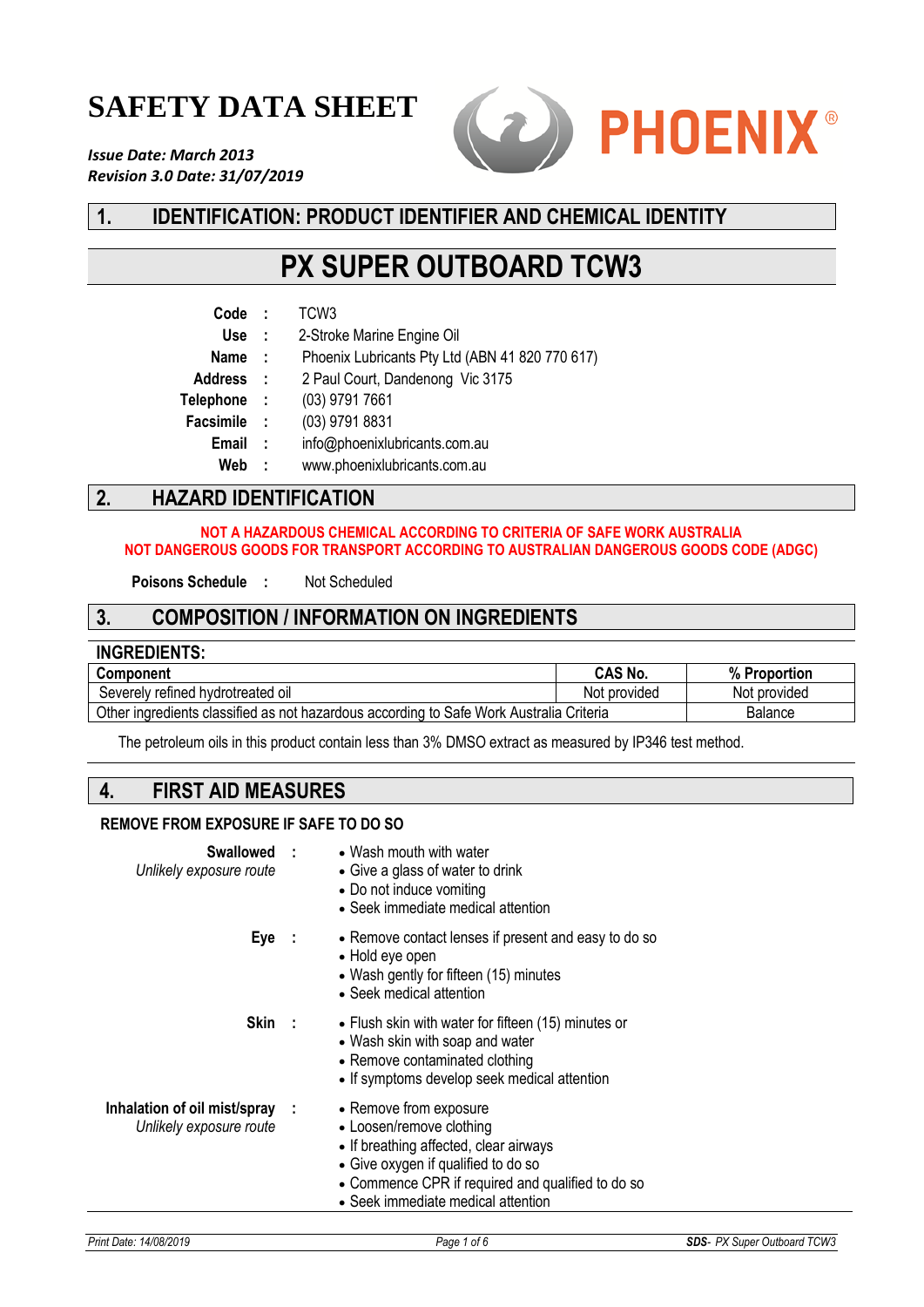- •Treat symptomatically with supportive care.
- For further information contact:

#### **AUSTRALIAN POISONS INFORMATION CENTRE 24 HOUR SERVICE 13 11 26**

#### **NEW ZEALAND POISONS INFORMATION CENTRE 24 HOUR SERVICE 0800 764 766**

# **5. FIREFIGHTING MEASURES**

| <b>Hazchem Code</b>                                                          |     | 3Υ                                                                                                                                                                                                                                                                                               |                                                                            | ۳.<br>$\mathsf{R}$ |              | <b>LTS</b>                                                                                                                                                                                                                                                                                                                                                                                                                        |         |
|------------------------------------------------------------------------------|-----|--------------------------------------------------------------------------------------------------------------------------------------------------------------------------------------------------------------------------------------------------------------------------------------------------|----------------------------------------------------------------------------|--------------------|--------------|-----------------------------------------------------------------------------------------------------------------------------------------------------------------------------------------------------------------------------------------------------------------------------------------------------------------------------------------------------------------------------------------------------------------------------------|---------|
| <b>Fire &amp; Explosive Properties</b>                                       |     | Combustible liquid - Flashpoint 93°C                                                                                                                                                                                                                                                             |                                                                            | s<br>$\mathbf{T}$  | v            | <b>BA &amp; FIRE KIT</b>                                                                                                                                                                                                                                                                                                                                                                                                          | DILUTE  |
| <b>Suitable Extinguishing</b>                                                |     | In case of fire, appropriate extinguishing                                                                                                                                                                                                                                                       |                                                                            | w<br>X             | $\mathsf{v}$ | <b>LTS</b>                                                                                                                                                                                                                                                                                                                                                                                                                        | CONTAIL |
| Media                                                                        |     | media includes:<br>• Dry Chemical Powder                                                                                                                                                                                                                                                         |                                                                            | Υ<br>$\mathsf{z}$  | v            | <b>BA &amp; FIRE KIT</b>                                                                                                                                                                                                                                                                                                                                                                                                          |         |
|                                                                              |     | $\bullet$ CO <sub>2</sub><br>$\bullet$ Foam                                                                                                                                                                                                                                                      | E                                                                          |                    |              | PUBLIC SAFETY HAZARD<br>* SEE LEGEND OVER                                                                                                                                                                                                                                                                                                                                                                                         |         |
|                                                                              |     | Do not use water jets. Use water spray to cool fire<br>exposed containers.                                                                                                                                                                                                                       | <b>DRY AGENT</b><br>Do not use water                                       |                    |              | <b>LEGEND</b><br>ALCOHOL RESISTANT FOAM *2 OR *3                                                                                                                                                                                                                                                                                                                                                                                  |         |
| <b>Hazards from Combustion</b><br><b>Products</b>                            |     | Product is a mobile liquid. Incompatible with strong<br>oxidising agents, acids/alkalis. Combustion may<br>produce oxides of carbon, nitrogen and sulphur,<br>dense black smoke, toxic decomposition gases, and<br>airborne unidentified organic and inorganic solid and<br>liquid particulates. | including combustion<br><b>LTS</b>                                         | Liquid Oxygen      |              | When • appears in front of 2 or 3 in Hazchem cor<br>alcohol resistant foam if available<br>Substances can be violently or even explosively r<br>Liquid-Tight Chemical Protective Suit with BA. Fi<br>KIT to also be worn for protection when<br>Liquefied Toxic Gas (Division 2.3)<br>Toxic Gas with sub-risk 2.1 or 5.1<br>Class or sub-risk 3<br>Division 5.1 PGI with sub-risk 6.1 or 8 transp<br>temperature $>100^{\circ}$ C |         |
| <b>Precautions for Fire</b><br><b>Fighters - Special</b><br><b>Equipment</b> | - 1 | self-contained<br>breathing<br>• Positive<br>pressure<br>apparatus (SCBA)<br>• Protective fire fighting clothing<br>• Fight from upwind                                                                                                                                                          | are involved<br><b>DILUTE</b><br><b>CONTAIN</b><br>drains or water courses |                    |              | May be washed to drains with large quantities of<br>consider EPA or Water Authority<br>Prevent, by any means available, spillage from er<br>People to be warned to stay indoors with all doors                                                                                                                                                                                                                                    |         |

# **6. ACCIDENTAL RELEASE MEASURES**

- **Spills or Leaks :** Wear PPE as per this SDS
	- Remove ignition sources
	- Absorb / contain waste, use earth, vermiculite, inert material
	- Collect and seal in appropriate container
	- Label the container
	- Cover all drains
	- Use spark proof tools
	- Surfaces will be slippery
	- Create bund
	- Observe regulatory reporting requirements (Incident Notification)

**Disposal :** • Dispose of in accordance with State, Local Government, EPA or related Regulations or Codes of Practice.

**HAZCHEM** Emergency **Action Code** FOR FIRE OR SPILLA COARSE SPRAY FINE SPRAY FOAM NORMAL PROTEIN DRY AGENT ALCOHOL RESISTANT

**LTS** 

今

CONTAIN

 $P$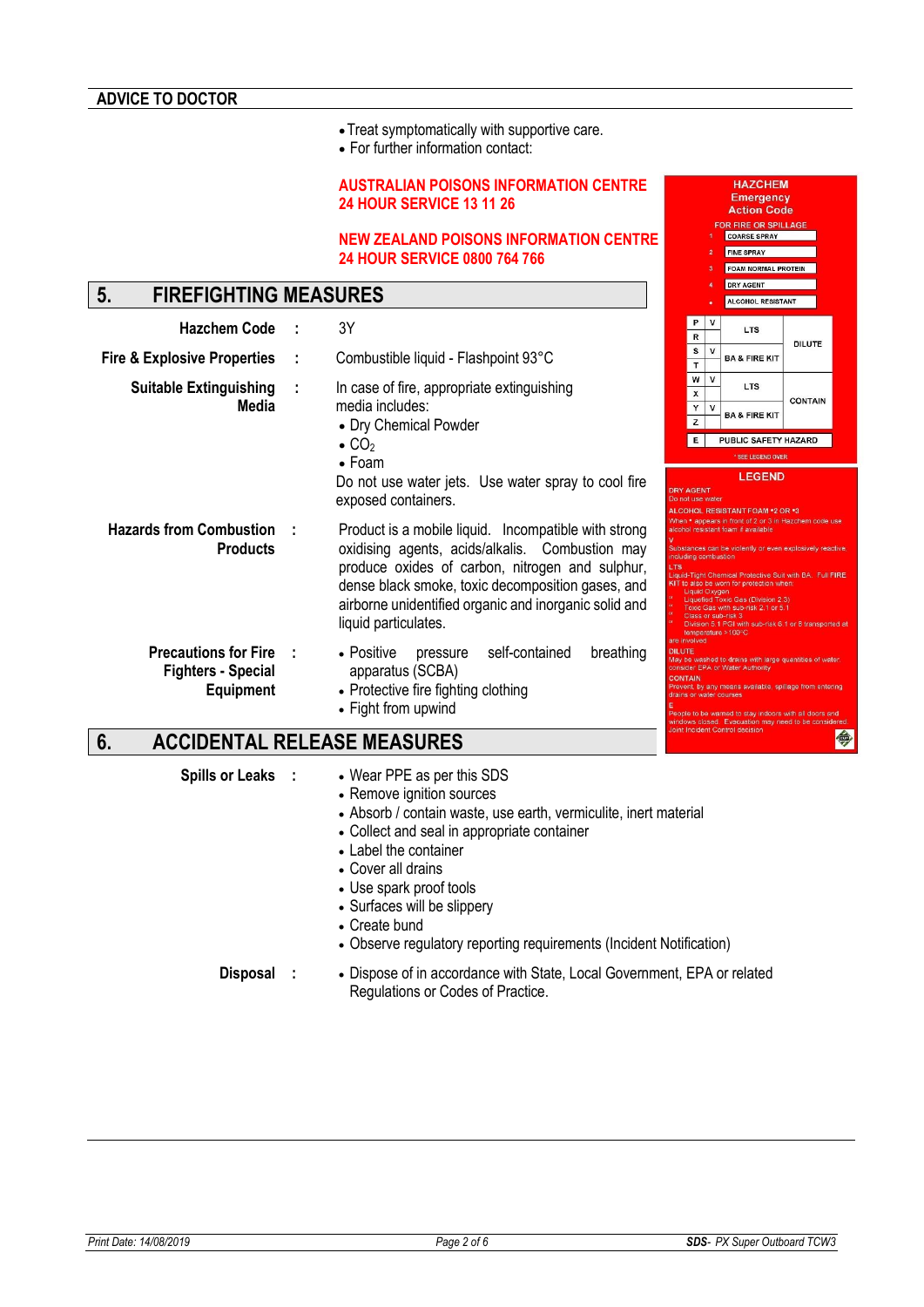# **7. HANDLING AND STORAGE**

|    | <b>Precautions for Safe :</b><br><b>Handling</b> | • Eye wash and safety shower to be available in the workplace.<br>• Wear PPE as per this SDS<br>• Compliant eyewash to be provided for external work.<br>• Observe good personal hygiene practices.<br>• Wash hands thoroughly after handling.<br>• Avoid contact with skin and eyes.<br>• Limit the stock at work place (in accordance with AS1940: The storage and<br>handling of flammable and combustible liquids)<br>• Use only in well ventilated areas. Ensure TLV's (threshold limit values) are not<br>exceeded<br>• Wear respiratory protection if oil mists present.<br>• Report incidents.<br>• No smoking, eating, drinking in the work area.<br>• Remove contaminated clothing before entering eating areas. |
|----|--------------------------------------------------|----------------------------------------------------------------------------------------------------------------------------------------------------------------------------------------------------------------------------------------------------------------------------------------------------------------------------------------------------------------------------------------------------------------------------------------------------------------------------------------------------------------------------------------------------------------------------------------------------------------------------------------------------------------------------------------------------------------------------|
|    | Conditions for Safe :<br><b>Storage</b>          | • Store away from food, drink and animal feedstuffs.<br>• Store away from oxidising agents and strongly acid or alkaline materials.<br>• Provide ventilation.<br>• Separate or segregate from incompatibles (in accordance with regulatory<br>requirements).<br>• Avoid direct sunlight.<br>• Keep protected from weather.<br>• Provide spill kit.                                                                                                                                                                                                                                                                                                                                                                         |
|    | <b>Container Type :</b>                          | • Store in original packaging as approved by manufacturer or regulatory direction.                                                                                                                                                                                                                                                                                                                                                                                                                                                                                                                                                                                                                                         |
| 8. |                                                  | <b>EXPOSURE CONTROLS / PERSONAL PROTECTION</b>                                                                                                                                                                                                                                                                                                                                                                                                                                                                                                                                                                                                                                                                             |

### **8. EXPOSURE CONTROLS / PERSONAL PROTECTION**

### **CONSTITUENT DATA**

|                             | <b>Components</b>                                                                                                                                                             | CAS-No. | Type       | Value                                                                                     |  |  |
|-----------------------------|-------------------------------------------------------------------------------------------------------------------------------------------------------------------------------|---------|------------|-------------------------------------------------------------------------------------------|--|--|
|                             | Oil Mist                                                                                                                                                                      |         | <b>TWA</b> | 5mg/m <sup>3</sup>                                                                        |  |  |
|                             |                                                                                                                                                                               |         |            |                                                                                           |  |  |
| <b>ENGINEERING CONTROLS</b> |                                                                                                                                                                               |         |            |                                                                                           |  |  |
|                             | . Provide local exhaust ventilation when exposure standards might be exceeded.                                                                                                |         |            |                                                                                           |  |  |
|                             |                                                                                                                                                                               |         |            |                                                                                           |  |  |
| PERSONAL PROTECTION         |                                                                                                                                                                               |         |            |                                                                                           |  |  |
| Eye Protection :            | Wear chemical splash goggles or face shield in accordance with AS/NZS1337, Eye<br>protection for industrial applications.                                                     |         |            |                                                                                           |  |  |
| <b>Gloves</b>               | Wear chemical protective gloves (eg nitrile) in accordance with AS/NZS 2161.1 -<br>Occupational protective gloves, selection, use and maintenance where contact<br>may occur. |         |            |                                                                                           |  |  |
| Clothing                    | Wear body protective clothing and industrial footwear in accordance with AS2919 -<br>Industrial clothing.                                                                     |         |            |                                                                                           |  |  |
| Respiration                 | particulate filter in accordance with AS/NZS1715 - Selection, use and maintenance<br>of respiratory protective devices                                                        |         |            | If oil mists are present when ventilation is inadequate, wear an approved respirator with |  |  |
|                             |                                                                                                                                                                               |         |            |                                                                                           |  |  |

| Æ.<br>١A  | <b>NOTO</b><br><b>SPA</b><br>or | $\mathbb{R}^{\mathbb{Z}}$ | ТV        |          | or<br>$\omega$ |
|-----------|---------------------------------|---------------------------|-----------|----------|----------------|
| Available | Side shields                    | PVC                       | Industial | Non slip | Organic        |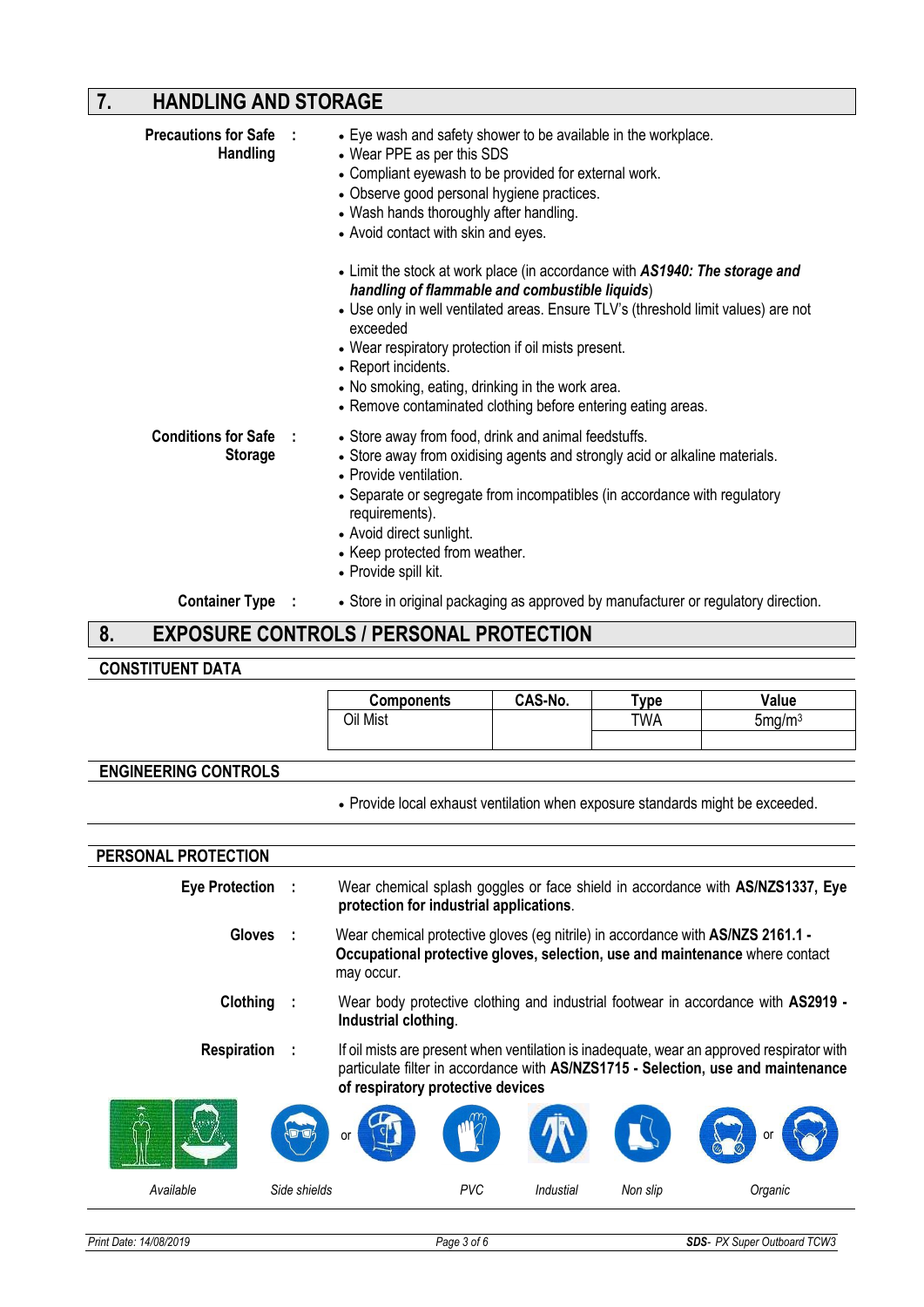# **9. PHYSICAL AND CHEMICAL PROPERTIES**

| Appearance :                       |           | Clear Blue liquid             |
|------------------------------------|-----------|-------------------------------|
| <b>Odour</b>                       | - 1       | Mild                          |
| рH                                 | -1        | Not provided                  |
| Vapour Pressure (kpa)              | - 1       | Not provided                  |
| <b>Vapour Density</b>              | $\sim$ 1. | Not provided                  |
| <b>Boiling Point:</b>              |           | Not provided                  |
| <b>Freezing / Melting Point</b>    | - 11      | Not provided                  |
| <b>Solubility in Water</b>         | - 1       | Not soluble                   |
| <b>Solubility in Solvents</b>      | - 1       | Soluble in petroleum solvents |
| <b>Specific Gravity or Density</b> | ÷         | 0.872                         |

### **INFORMATION FOR FLAMMABLE MATERIALS**

| <b>Flash Point</b>           | 93°C                |
|------------------------------|---------------------|
|                              |                     |
| <b>Upper Explosive Limit</b> | <b>NOT PROVIDED</b> |
| <b>Lower Explosive Limit</b> | <b>NOT PROVIDED</b> |
| <b>Ignition Temperature</b>  | Not provided        |

### **ADDITIONAL INFORMATION**

| ÷ | Not provided      |
|---|-------------------|
| ÷ | Not provided      |
| ÷ | Not provided      |
| ÷ | Not provided      |
| ÷ | 42.4 cSt          |
| t | $7.1 \text{ cSt}$ |
| t | Not provided      |
|   |                   |
| ÷ | Not provided      |
|   |                   |
| ÷ | Not provided      |
|   |                   |
| ÷ | Not provided      |
| ÷ | -21°C             |
|   |                   |

# **10. STABILITY AND REACTIVITY**

| <b>Chemical Stability :</b>                       | Product is stable under normal conditions of use, storage and temperature.                                                                                                                 |
|---------------------------------------------------|--------------------------------------------------------------------------------------------------------------------------------------------------------------------------------------------|
| Conditions to Avoid :                             | Avoid excessive heat, static charges, sources of ignition.                                                                                                                                 |
| <b>Incompatible Materials</b>                     | Incompatible with oxidising agents, strong acids and bases.                                                                                                                                |
| <b>Hazardous Decomposition</b><br><b>Products</b> | Oxides of carbon, nitrogen and sulphur, dense black smoke, toxic decomposition gases,<br>and airborne unidentified organic and inorganic solid and liquid particulates - see<br>Section 5. |
| <b>Hazardous Reactions</b>                        | When heated above 120°C, vapours may form flammable mixture with air                                                                                                                       |

# **11. TOXICOLOGICAL INFORMATION**

### **ACUTE HEALTH EFFECTS (IMMEDIATE OR WITHIN 14 DAYS - SHORT TERM)**

| Swallowed (Oral) : |     | If ingested may cause gastric irritation.                                                                                                                       |
|--------------------|-----|-----------------------------------------------------------------------------------------------------------------------------------------------------------------|
| Eve                | - 1 | Mild Eye irritant.                                                                                                                                              |
| Skin (Dermal) :    |     | Mildly irritating to skin on prolonged exposure. Repeated or prolonged skin contact may<br>result in defatting, and dermatitis.                                 |
| <b>Inhalation</b>  |     | Strong concentrations of mist or spray may be irritating to the respiratory tract and for<br>mucous membranes with the risk of headaches, dizziness and nausea. |
|                    |     |                                                                                                                                                                 |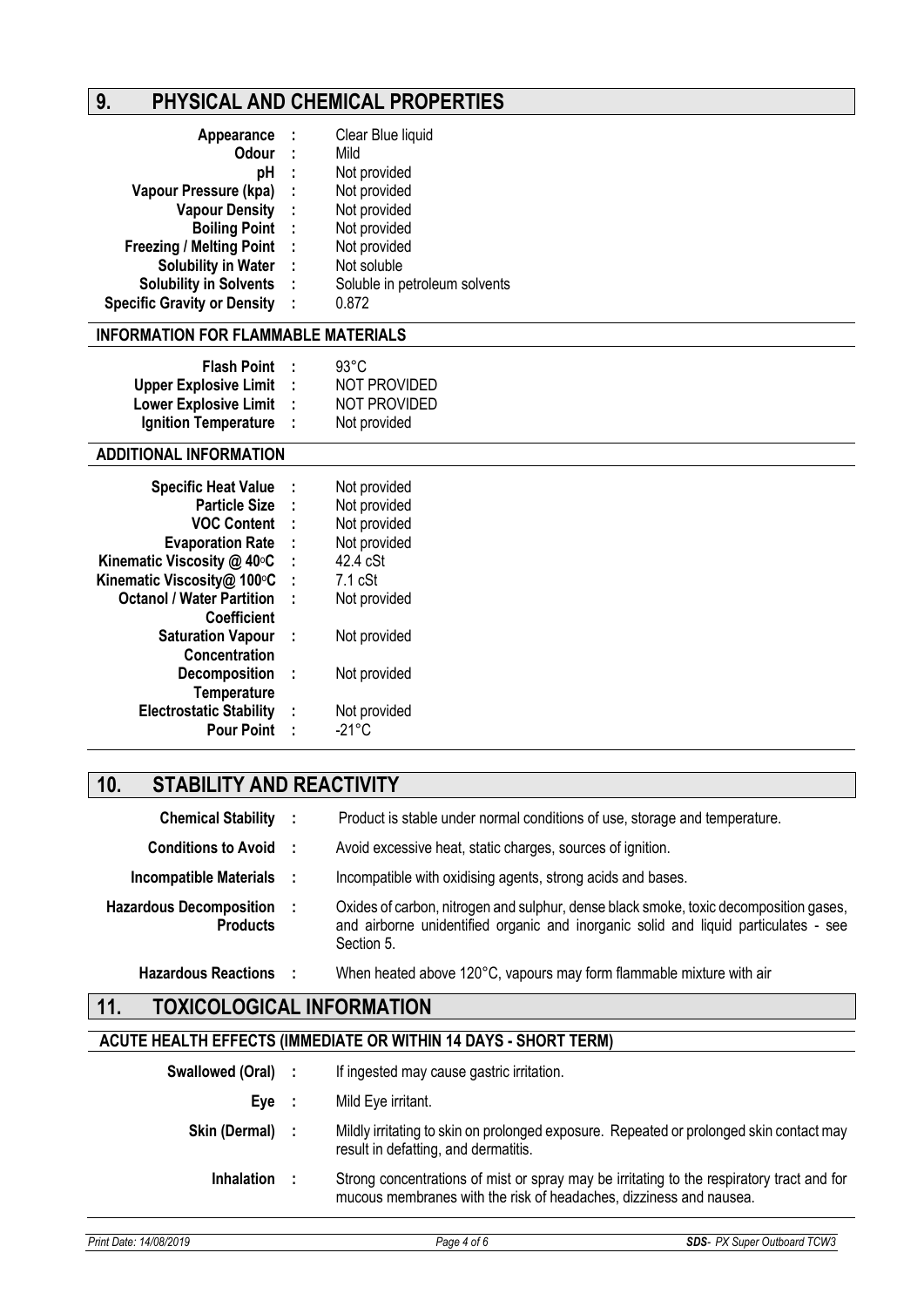### **CHRONIC (MEDIUM OR LONG TERM)**

• Long term exposure may result in skin sensitisation in susceptible individuals.

### **MIXTURE VERSUS INGREDIENT**

• Not provided

### **SUMMARY OF TOXICITY DATA**

**Component CAS-No. Data**  Not available

### **CARCINOGENICITY**

• See Section 3

### **FOR OILS AND GREASES**

#### **USED OILS AND GREASES**

- Products resulting from the operation of the vehicle/ machinery may contain contaminants. Used oil and grease may contain hazardous components which have the potential to cause skin cancer. Frequent or prolonged contact with all types and makes of used oil and grease must therefore be avoided and a high standard of personal hygiene maintained.
- Unlikely to cause harm if accidentally swallowed in small doses, though larger quantities may cause nausea and diarrhoea.
- At normal ambient temperatures this product will be unlikely to present an inhalation hazard because of low volatility. May be harmful by inhalation if exposure to mists or fumes resulting from thermal decomposition products occur.

### **12. ECOLOGICAL INFORMATION**

| Ecotoxicity :                           | environment.                                                     |                                           | Harmful to aquatic organisms, may cause long term adverse effects in the aquatic |  |  |
|-----------------------------------------|------------------------------------------------------------------|-------------------------------------------|----------------------------------------------------------------------------------|--|--|
| Persistence / Degradability :           |                                                                  | Will persist. Not readily bio degradable. |                                                                                  |  |  |
| Mobility :                              | Floats on water - will be absorbed by earth.                     |                                           |                                                                                  |  |  |
| Bio-accumulative Potential:             | May bio-accumulate                                               |                                           |                                                                                  |  |  |
| <b>Environmental Fate</b><br>(Exposure) | Do not allow waste product to reach waterways, drains and sewers |                                           |                                                                                  |  |  |
|                                         | Component                                                        | CAS-No.                                   | Data                                                                             |  |  |
|                                         | Not provided                                                     |                                           |                                                                                  |  |  |

### **13. DISPOSAL CONSIDERATIONS**

| <b>Disposal Methods</b>         |  |
|---------------------------------|--|
| <b>Special Precautions for</b>  |  |
| <b>Landfill or Incineration</b> |  |

Do not dispose to drains or waterways. See Section 6.